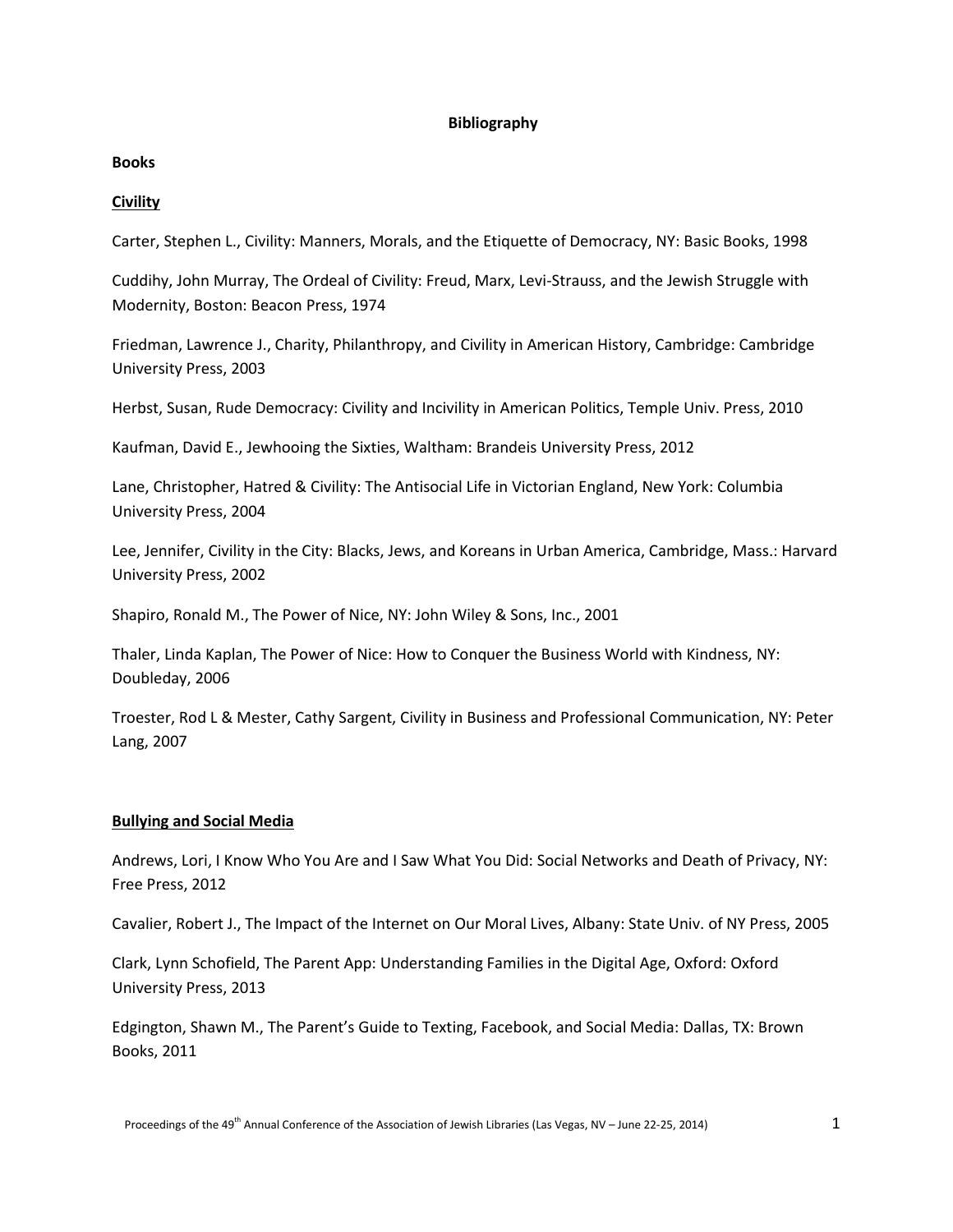Englander, Elizabeth Kandel, Bullying And Cyberbullying: What Every Educator Needs to Know, Cambridge, Mass.: Harvard Education Press, 2013

Fried, SuEllen and Sosland, Blanche, Banishing Bullying Behavior: Transforming the Culture of Pain, Rage, and Revenge, Lanham: Rowman & Littlefield Publishers Inc., 2011

Furgang, Kathy, Netiquette, NY: Rosen Central, 2010

Gibson, Shane, Sociable! How Social Media IS Turning Sales and Maketing Upside Down, Charleston: SC. BookSurge , 2009

Gordon, David A, Controversies in Media Ethics, NY: Routledge, 2011

Hinduja, Sameer, School Climate 2.0, Thousand Oaks, CA: Corwin, 2012

Ivester, Matt, Lol…OMG!, Reno, NV: Sierra Knight Publishing, 2011

Jacobs, Thomas A., Teen Cyberbullying Investigated, MN: Free Spirit Publishing, 2010

Jacobson Harris, Francis, I Found It on the Internet, ALA, 2011

Myers, Jill Joline, Responding to Cyber Bullying: An Action Tool for School Leaders, Calif.: Corwin A Sage Co., 2011

Kowalski, Robin M. & Limber, Susan P., , CyberBullying: Bullying in the Digital Age, NY: Wiley- Blackwell, 2012

Trolley, Barbara C., Cyber Kids, Cyber Bullying, Cyber Balance, Calif.: Corwin A Sage Co., 2010

Wiseman, Rosalind, Queen Bees Wannabes: Helping Your Daughter Survive Cliques, Gossip, Boyfriends, and Other Realities of Adolescence, NY: Crown Publishers, 2002

Zins, Joseph E., Bullying, Victimization, and Peer Harassment: A Handbook of Prevention and Intervention, NY: Haworth Press, 2007

### **Juvenile (Teen) books on Bullying**

Howe, James, The Misfits

Koja, Kathe, Buddha Boy

Pignat, Caroline Egghead

Flinn, Alex, Fade to Black

Spinelli, Jerry, Stargirl

Proceedings of the 49<sup>th</sup> Annual Conference of the Association of Jewish Libraries (Las Vegas, NV – June 22-25, 2014) 2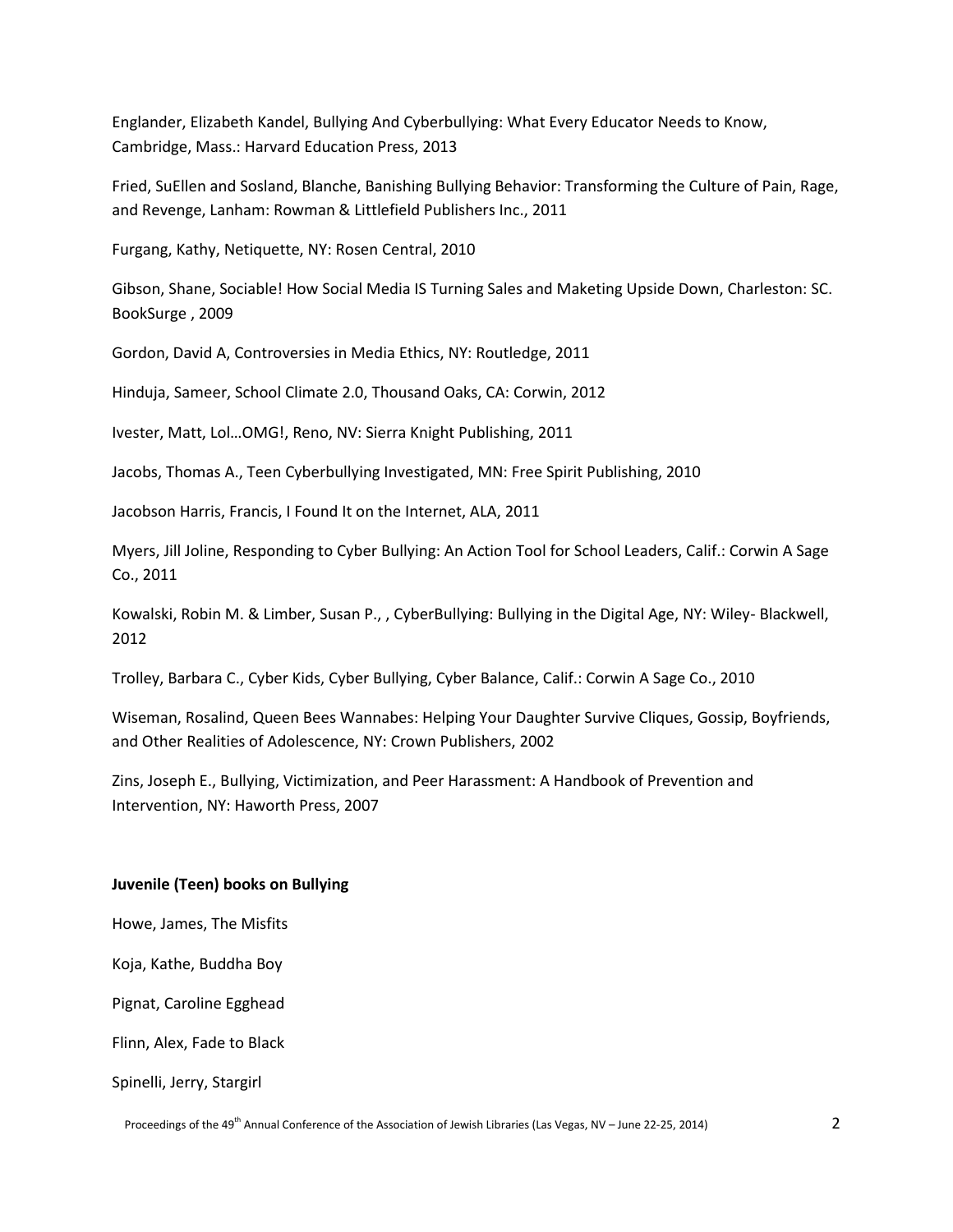Asher, Jay, Thirteen Reasons Why Gordon, Carrie, Quod Garden, Nancy, Endgame Steele, J.M. The Market Wilhelm, Doug, The Revealers Norris, Shana, Something to Blog About Anderson, Laurie Halse, Twisted Bott, C.J., The Bully in the Book and in the Classroom and More Bullies in More Books

## **DVDs**

Real People: Bullying, the Internet, and You, Cerebellum Sunburst Visual Media: A division of AIM Education, Inc., 2010

## **Websites (Organizations to Contact)**

Allaince Against Fraud (AAF)

[www.fraud.org/aaft/aaftinfo.htm](http://www.fraud.org/aaft/aaftinfo.htm)

American Library Association (ALA)

[www.ala.org](http://www.ala.org/)

Berkman Center for Internet & Society

[http://cyber.law.harvard.edu](http://cyber.law.harvard.edu/)

Center for Democracy & Technology (CDT)

[www.cdt.org](http://www.cdt.org/)

## Federal Trade Commission (FTC)

Proceedings of the 49<sup>th</sup> Annual Conference of the Association of Jewish Libraries (Las Vegas, NV – June 22-25, 2014) 3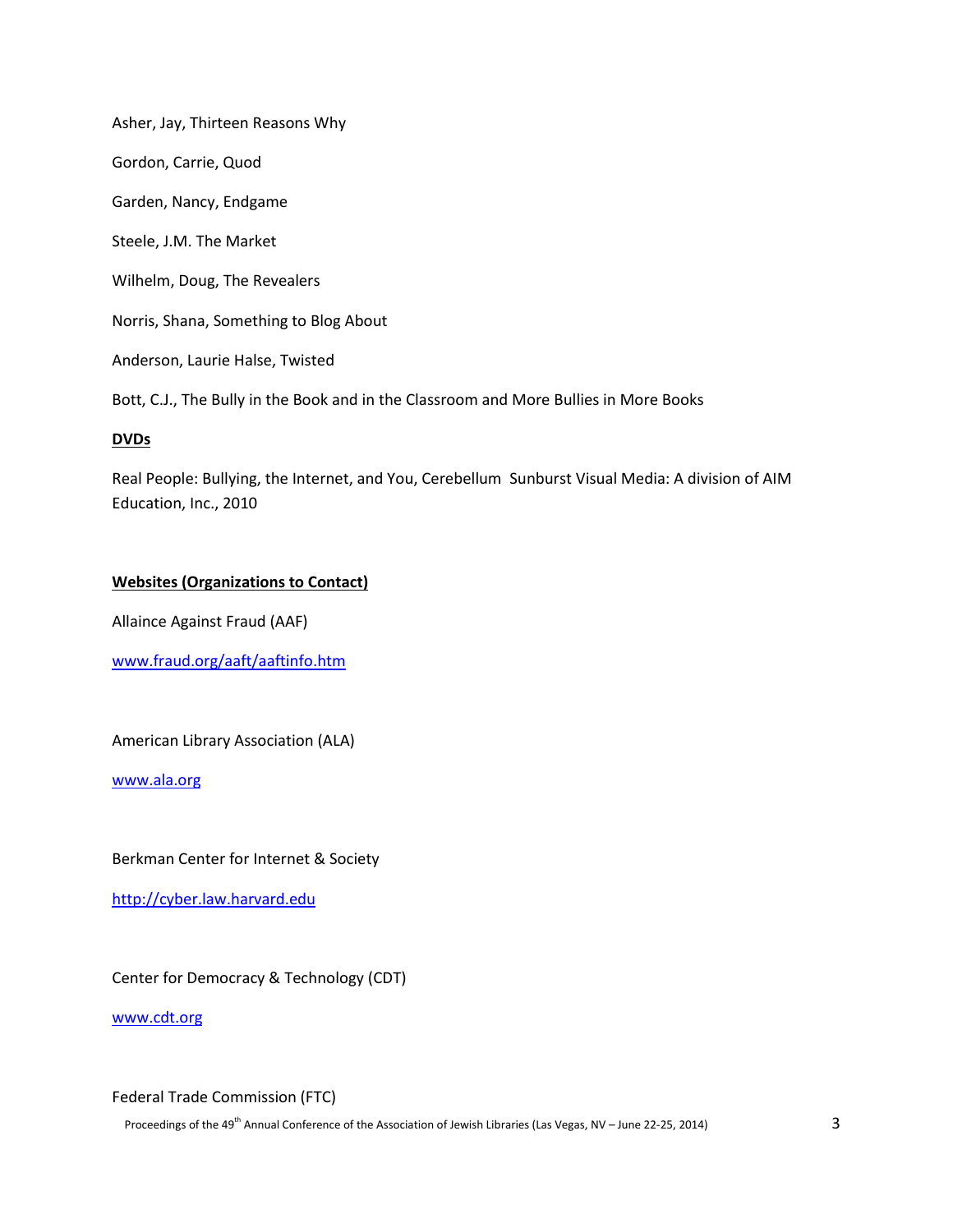[www.ftc.gov](http://www.ftc.gov/)

## Internet Society

#### [www.isoc.org](http://www.isoc.org/)

National Youth violence prevention resource center

http:www.safeyouth.org/scripts/faq/bullying.asp

National Telecommunications and Information Adm. (NTIA)

### [www.ntia.doc.gov](http://www.ntia.doc.gov/)

Pew Internet & American Life Project

[www.pewinternet.org](http://www.pewinternet.org/)

Wired Safety

[www.wiredsafety.org](http://www.wiredsafety.org/)

Internet and Online Ethics TC. Library website:<http://libguides.tourolib.org/netiquette>

### **Articles**

Charles, Marilyn, Bullying and Social Exclusion, in The Uses of Psychoanalysis in Working with Children's Emotional Lives

Sandergaurd, Dorte, Bullying and Social Exclusion Anxiety in Schools, British Journal of Sociology of Education, 33:3 2012

Whittier,David, Cyberethics: Envisioning Character Education in Cyberspace, Peabody Journal of Education, 88: 2, 2013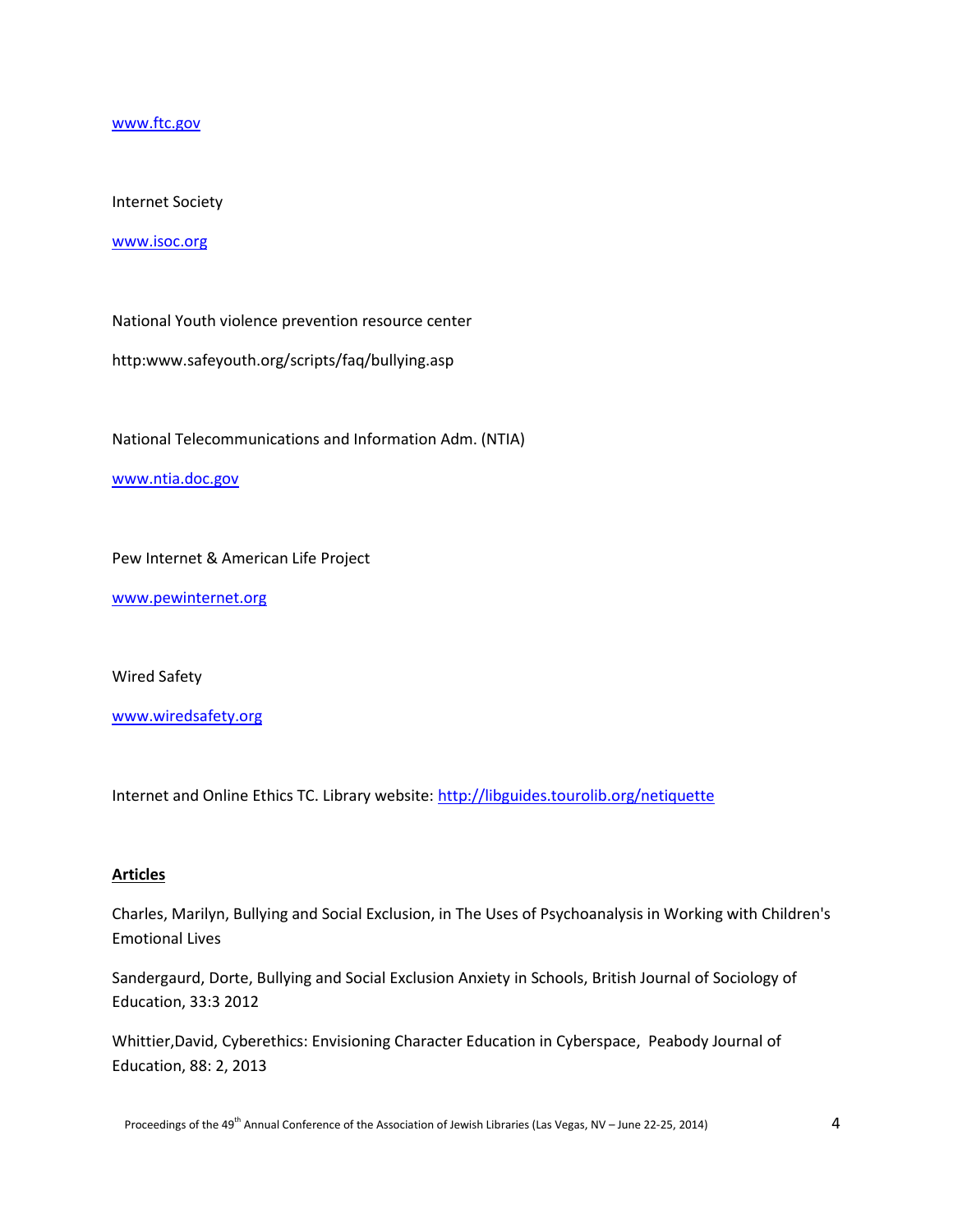#### **Judaica Articles**

Benovits, Moshe, Jewish Action, Fall 2012, 35-36

Bleich, Moshe A. The Halakhah corner : appointing students as monitors Ten Da'at 12 (1999) 71- 78 1999

Bleich, J. David Survey of recent halakhic periodical literature: Rabbinic confidentiality. Tradition 33,3 (1999) 54-87 1999

Botha, Phil J. "No king like him..." : royal etiquette according to the Deuteronomistic historian Past, Present, Future (2000) 36-49 2000

Brown, Benjamin,1966- From principles to rules and from Musar to Halakhah : the Hafetz Hayim's rulings on libel and gossip. Diné Israel 25 (2008) 171-256 2008

Buchman, Asher Ben-Zion Legislating morality : the prohibition of lashon hara. Hakirah 12 (2011) 121-137 2011

Burrell, David B.Aquinas and Maimonides : a conversation about proper speech Immanuel 16 (1983) 70- 85 1983

Chavel, Simeon,1969- The face of God and the etiquette of eye-contact : visitation, pilgrimage, and prophetic vision in ancient Israelite and early Jewish imagination. Jewish Studies Quarterly 19,1 (2012) 1-55 2012

Clarke, W.M. Jewish table manners in the "Cena Trimalchionis" Classical Journal 87,3 (1992) 257-263 1992

Daum, Robert A. "Verbal wronging" : an analysis of speech banned in m. Bava Metzi'a 4:10. Florilegium 23,1 (2006) 173-1992006

Diamond, James Arthur Maimonides on leprosy : illness as contemplative metaphor. Jewish Quarterly Review 96,1 (2006) 95-122 2006

Emerson, Dov, Jewish Action Fall 2012

Fischel, Henry Albert, Studies in Cynicism and the ancient Near East : the transformation of a "chria" Massekhtot qetanot. Derekh Erez rabba , , Religions in Antiquity (1968) 372-411

Forman, Talya, " Disabilities and Social Media", Jewish Action Fall 2012, 37-38

Glinert, Lewis H. Guarding the tongue : a thematic analysis of gossip control strategies among Orthodox Jewish women in London Journal of Multilingual and Multicultural Development 24,6 (2003) 513-524 2003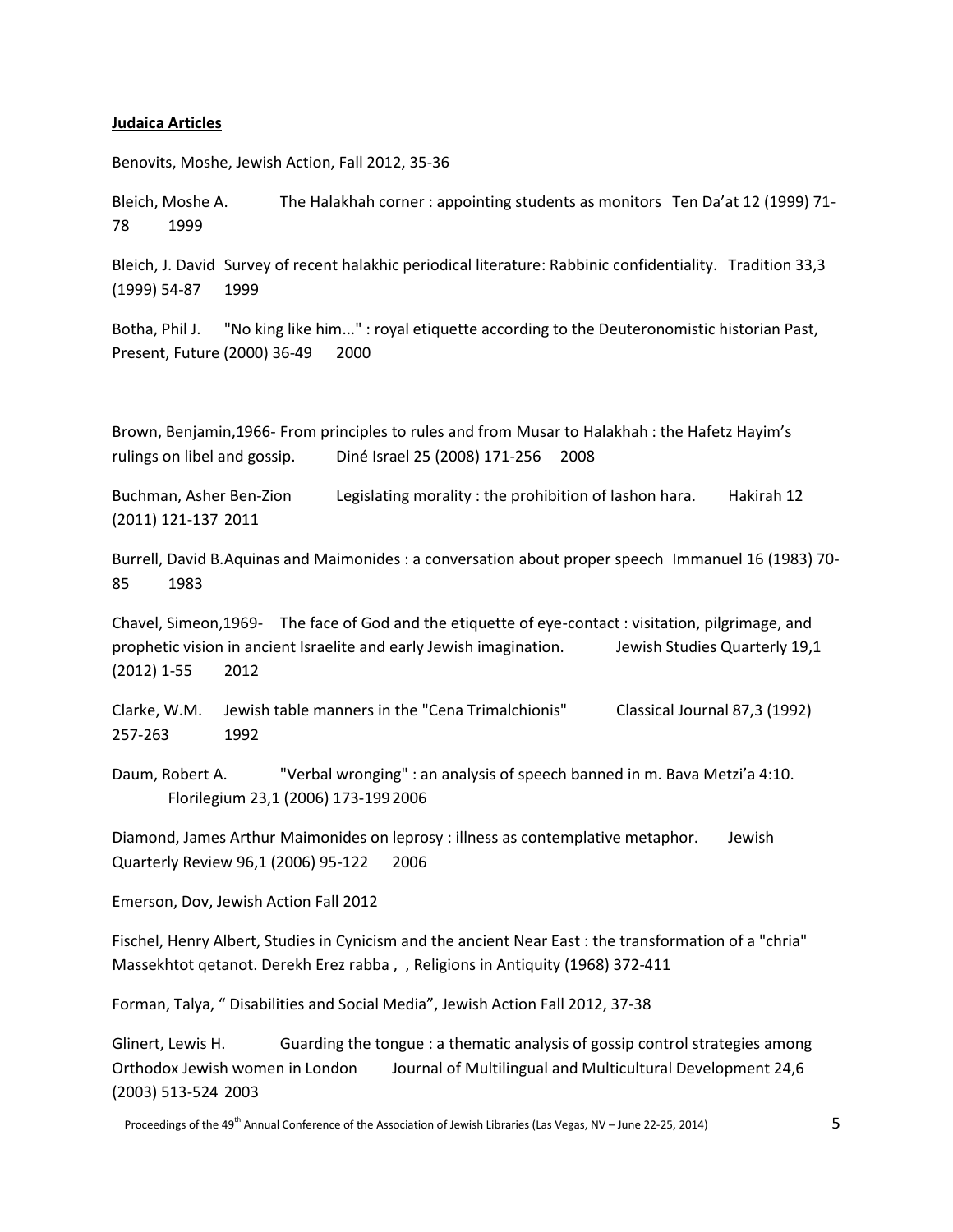Gutwirth, Eleazar, Adiciones manuscritas a una paráfrasis caldaica, El Olivo 22 (1985) 235-241

Hendel, Russell Jay Numbers : the lawbook on speech morality. Jewish Bible Quarterly 39,2 (2011) 74-82 2011

Johnson, Gregory Jewish assimilation and codes of manners in Saul Bellow's "The Old System" Studies in American Jewish Literature 9,1 (1990) 48-60 1990

Joselit, Jenna WeissmanOf manners, morals, and Orthodox Judaism : decorum within the Orthodox synagogue Ramaz (1989) 20-39 1989

Kichelmacher, M. A brief anthropological analysis of connections between "impurity", "zara'at" and slander in Jewish culture Koroth 9,1-2 (1985) 136-143 1985

Klein, Shmuel Yaakov, Hevei mechasheiv hefseid mitzvah keneged secharah", in Jewish Action, Fall 5773, 2012, 26-27

Kramer, Benjamin J. Gossip, slander, and talebearing. The Observant Life (2012) 582-589 2012

Leibowitz, Joshua O. Medical ethics and etiquette in Jewish history Medica Judaica 1,3 (1971) 10- 15 1971

Lederhendler, Eli Guides for the perplexed : sex, manners, and mores for the Yiddish reader in America. Modern Judaism 11,3 (1991) 321-341 1991

Meier, Tzipora, Jewish Action, Fall 2012, 29-31

Milgram Beitman, Gail "Saraat", leprosy (Leviticus 13) : a review of the literature Koroth 9,11-12 (1991) 818-825 1991

Mischel, Elie "Thou shalt not go about as a talebearer among thy people" : Jewish law and the private facts tort. Cardozo Arts and Entertainment Law Journal 24,2 (2006-1007) 811-844 2006

Passamaneck, Stephen M. Aspects of truth and deception in Jewish law and tradition. Hebrew Union College Annual 81 (2010) 81-103 2010

Pelcovitz, David, Jewish Action, Fall 2012, 31-32

Pittinsky, Tzvi, "Nothing New Under the Sun", in Jewish Action, Fall 2012, p.25-26

Romeyn, Esther Eros and Americanization : David Levinsky and the etiquette of race Key Texts in American Jewish Culture (2003) 25-45 2003

Schinkel, Dirk Mirjam als Aussätzige? Zwei Bemerkungen zu Num 12. ZAW 115,1 (2003) 94-101 2003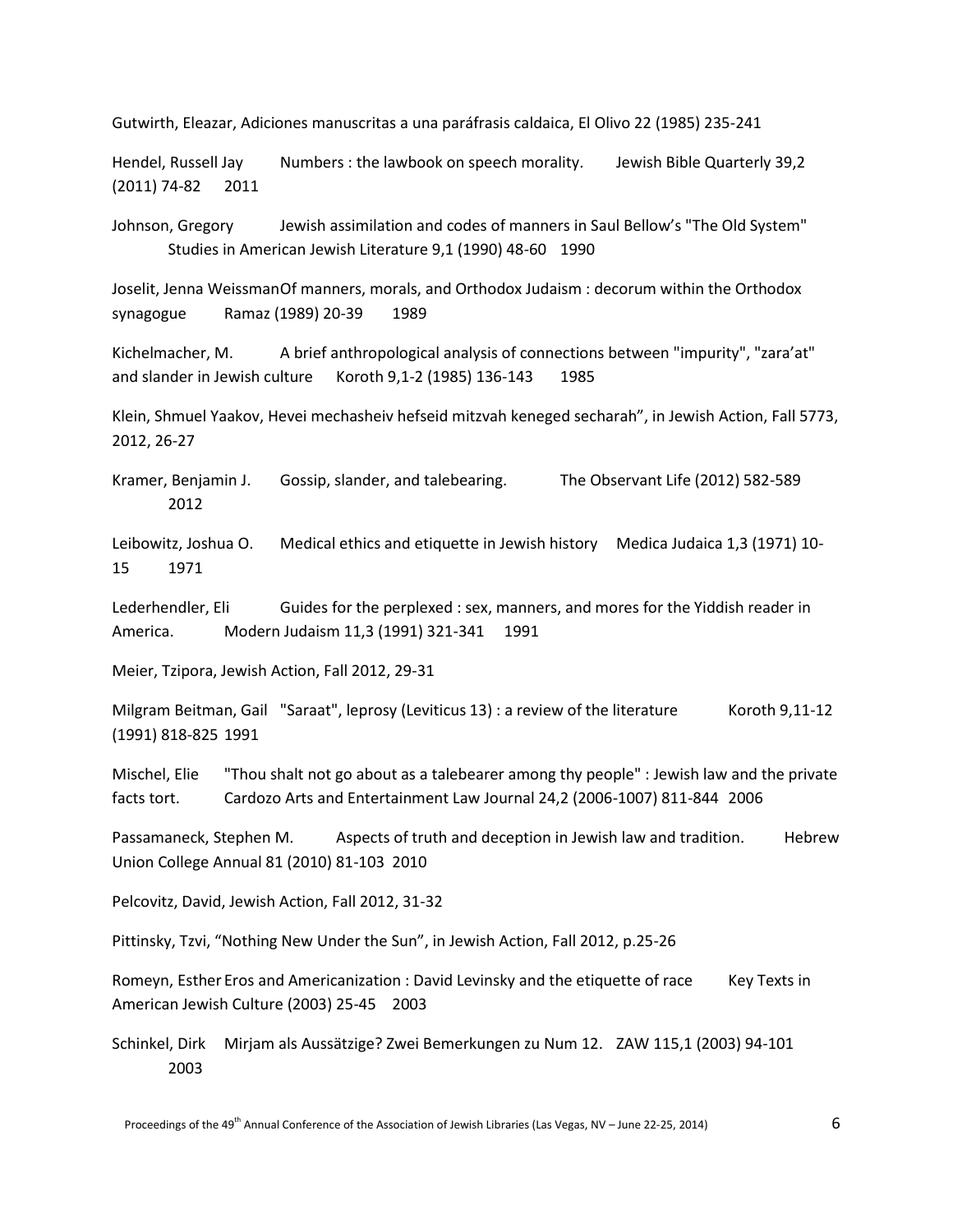Sagher, Felix Lepra : ihre Bedeutung in der heutigen Zeit, das isopathische Phänomen und therapeutische Fortschritte Woche der Hebräischen Universität (1972) 30-37 1972

Sosland, Blanche, Cyberbullying and Congregational Schools , United Synagogue of Convervative Judaism,

[http://uscj.org/Aboutus/Publications/CJ\\_VoicesofConservative\\_MasortiJudaism/Archive/PastIssuesofCJ/](http://uscj.org/Aboutus/Publications/CJ_VoicesofConservative_MasortiJudaism/Archive/PastIssuesofCJ/Spring2011/CyberbullyingandCongregationalSchools.aspx) [Spring2011/CyberbullyingandCongregationalSchools.aspx](http://uscj.org/Aboutus/Publications/CJ_VoicesofConservative_MasortiJudaism/Archive/PastIssuesofCJ/Spring2011/CyberbullyingandCongregationalSchools.aspx)

Student, Gil, A Torah Guide for the Digital Age: The Ten Tenets of Social Media, Jewish Action, Fall 2012, 38-41

Teitelbaum, Dovid, Jewish Action, Fall 2012, 32-33

Tendler, Moshe David,1926- Confidentiality : a biblical perspective on rights in conflict. Festschrift Minchah liYehudah (1989) 13-20 1989

Weber, Donald,1951- Manners and morals, civility and barbarism : the cultural contexts of "Seize the Day" New Essays on Seize the Day (1998) 43-70 199

Yaffe, Mordechai, Jewish Action, Fall 2012, 32-33

### **Articles on Power of Speech**

Zumwalt, Rosemary Lévy,1944- The power of speech among the Sephardim. Sephardic Identity (2005) 81-96 2005

Harrelson, Walter Psalm 8 on the power and mystery of speech Tehillah le-Moshe (1997) 69-72 1997

Parker, Kim Ian Speech, writing and power : deconstructing the biblical canon. Journal for the Study of the Old Testament 69 (1996) 91-103 1996

Schwartz, Seth Language, power and identity in ancient Palestine. Past and Present 148 (1995) 3-47 1995

Rabin, Chaim,1915-1996 Hebrew baddim "power". Journal of Semitic Studies 18 (1973) 57- 58 1973

Di Lella, Alexander A. Ben Sira's doctrine on the discipline of the tongue : an intertextual and synchronic analysis. The Wisdom of Ben Sira (2008) 233-252 2008

Smelik, Willem F. Language selection and the holy tongue in early rabbinic literature. Interpretation, Religion and Culture in Midrash and Beyond (2008) 91-151 2008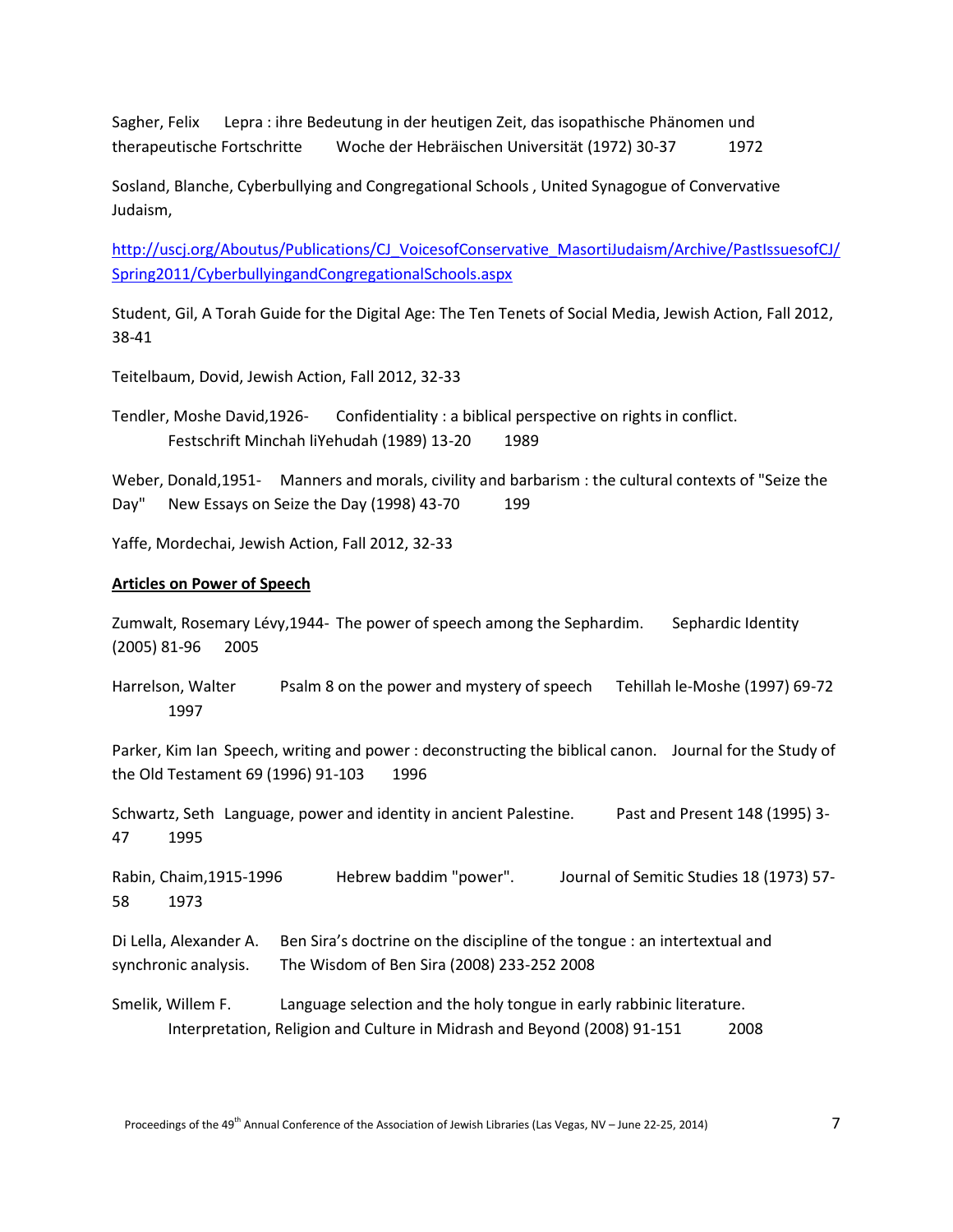Glinert, Lewis H. Guarding the tongue : a thematic analysis of gossip control strategies among Orthodox Jewish women in London Journal of Multilingual and Multicultural Development 24,6 (2003) 513-524 2003

Di Lella, Alexander A. Use and abuse of the tongue : Ben Sira 5,9-6,1 "Jedes Ding hat seine Zeit..." (1996) 33-48 1996

Sheneman, PaulThe tongue as a sword : Psalms 56 and 63 and the Pardoner. Chaucer Review 27,4 (1993) 396-400 1993

#### **Articles on Torah im Derech Eretz**

Lehr, Johanna, "Tora im derekh eretz" : le rôle de la Résistance juive dans l'introduction en France de la néo-orthodoxie juive allemande. As a Perennial Spring [2013] 305-312 2013

Niederland, Doron From Frankfurt to Jerusalem : Horev School - a special approach in the Israeli religious school system. Zutot 4 [2004] (2007) 142-152 2007

מים מדליו 18 "בכל דרכיך דעהו" : על המשנה החינוכית של מייסדי המכללה. הדני, יעקב-1943, 91-106 (תשסז) 2007

Bar-Lev, Mordechai "Tora im Derech Eretz" in Israeli modern yeshivot : concept and reality "Den Himmel zu pflanzen..." (1995) 157-165 1995

Levi, Leo (Yehudah),1926- "Torah im Derekh Eretz" in our time. Tradition 28,1 (1993) 46-81 1993

Eliav, Mordechai Various approaches to "Torah im Derekh Eretz" : ideal and reality. Tradition 26,2 (1992) 99-108 1992

Jakobovits, Immanuel "Torah im Derekh Eretz" The Jewish Legacy and the German Conscience (1991) 157-170 1991

Baram, Amatzia,1938- After the Iran-Iraq war - what? Jerusalem Quarterly 49 (1989) 85-96 198

Lev, Ze'ev Some remarks on a letter of Rabbi E.E. Dessler Encounter; Essays on Torah and Modern Life (1989) 204-218 198

Rabinowitz, Avraham Hirsch Torah im Derech Eretz : a fresh approach Encounter; Essays on Torah and Modern Life (1989) 194-202 1989

Roth, Sol "Torah im Derekh Eretz" : an analysis. Tradition 24,2 (1989) 123-127 1989

Breuer, Joseph,1882-1980 Rav Dr. Salomon Breuer, his life and times. The Living Hirschian Legacy (1988) 25-44 1988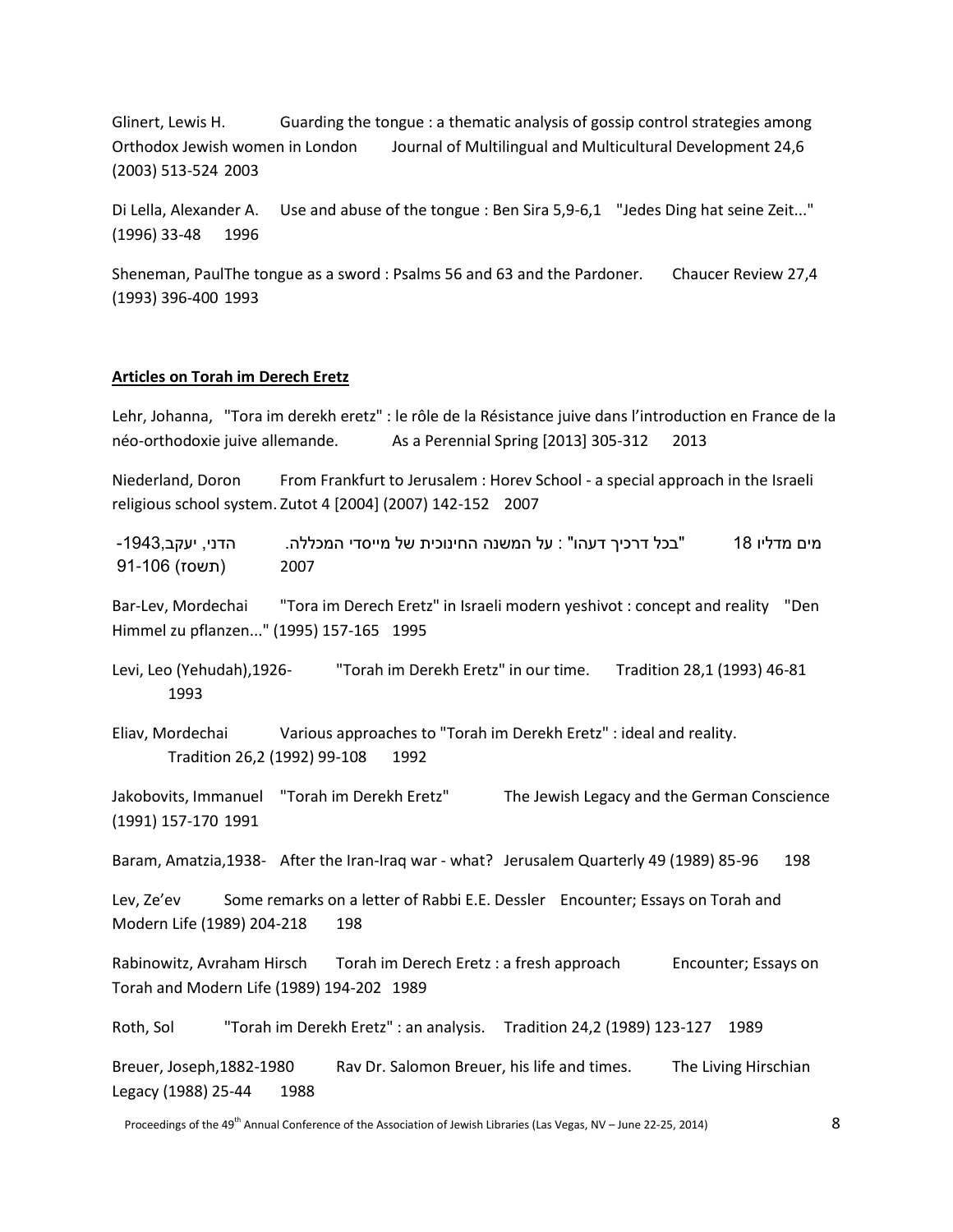Levi, Leo (Yehudah),1926- The Torah and the sciences The Living Hirschian Legacy (1988) 125- 171 1988

| צחק ברויאר; עיונים במשנתו. | יצחק ברויאר; עיונים במשנתו (תשמח)                                      | 1988 |
|----------------------------|------------------------------------------------------------------------|------|
| Shalev, Avraham            | Torah im Derekh Eretz: Germany and beyond L'Eylah 21 (1986) 20-25 1986 |      |
| דרכה הסוציאלית של ישראל.   | דרכה הסוציאלית של ישראל (1969)                                         | 1969 |
| דרכה הסוציאלית של ישראל.   | דרכה הסוציאלית של ישראל (1969)                                         | 1969 |

#### **Articles on Civility**

Weinstein, RoniAbraham Yagel Galico's commentary on "Woman of Valor" : commenting on women, family and civility. Tov Elem (2011) 118-135 2011

Godeanu, Victor Bucataria evreiasca - factor de civilitate în bucatariile românesti [Jewish cuisine the civility factor in Romanian kitchens].Studia Hebraica 2 (2002) 252-260 2002

Rho, Heongyun Saul Bellow's "Mr. Sammler's Planet" : the decline of civility Saul Bellow Journal 18,1 (2002) 66-91 2002

Mittleman, Alan Pluralism : identity, civility, and the common good Modern Judaism 21,2 (2001) 125-145 2001

Weber, Donald,1951- Manners and morals, civility and barbarism : the cultural contexts of "Seize the Day" New Essays on Seize the Day (1998) 43-70 1998

Kopelowitz, Ezra,1966- Equality, multiculturalism and the dilemmas of civility in Israel International Journal of Politics, Culture and Society 9,3 (1996) 373-400 1996

Horowitz, Elliott S. "A different mode of civility" : Lancelot Addison on the Jews of Barbary Christianity and Judaism (1992) 309-3251992

Rabinove, Samuel How - and why - American Jews have contended for religious freedom : the requirements and limits of civility. Journal of Law and Religion 8,1-2 (1990) 131-152 1990

Ammerman, Nancy T. Fundamentalists proselytizing Jews : incivility in preparation for the rapture Pushing the Faith (1988) 109-122 1988

Goldenberg, Robert The place of other religions in ancient Jewish thought, with particular reference to early rabbinic Judaism Pushing the Faith (1988) 27-40 1988

Seltzer, Robert M. Joining the Jewish people from biblical to modern times Pushing the Faith (1988) 41-63 1988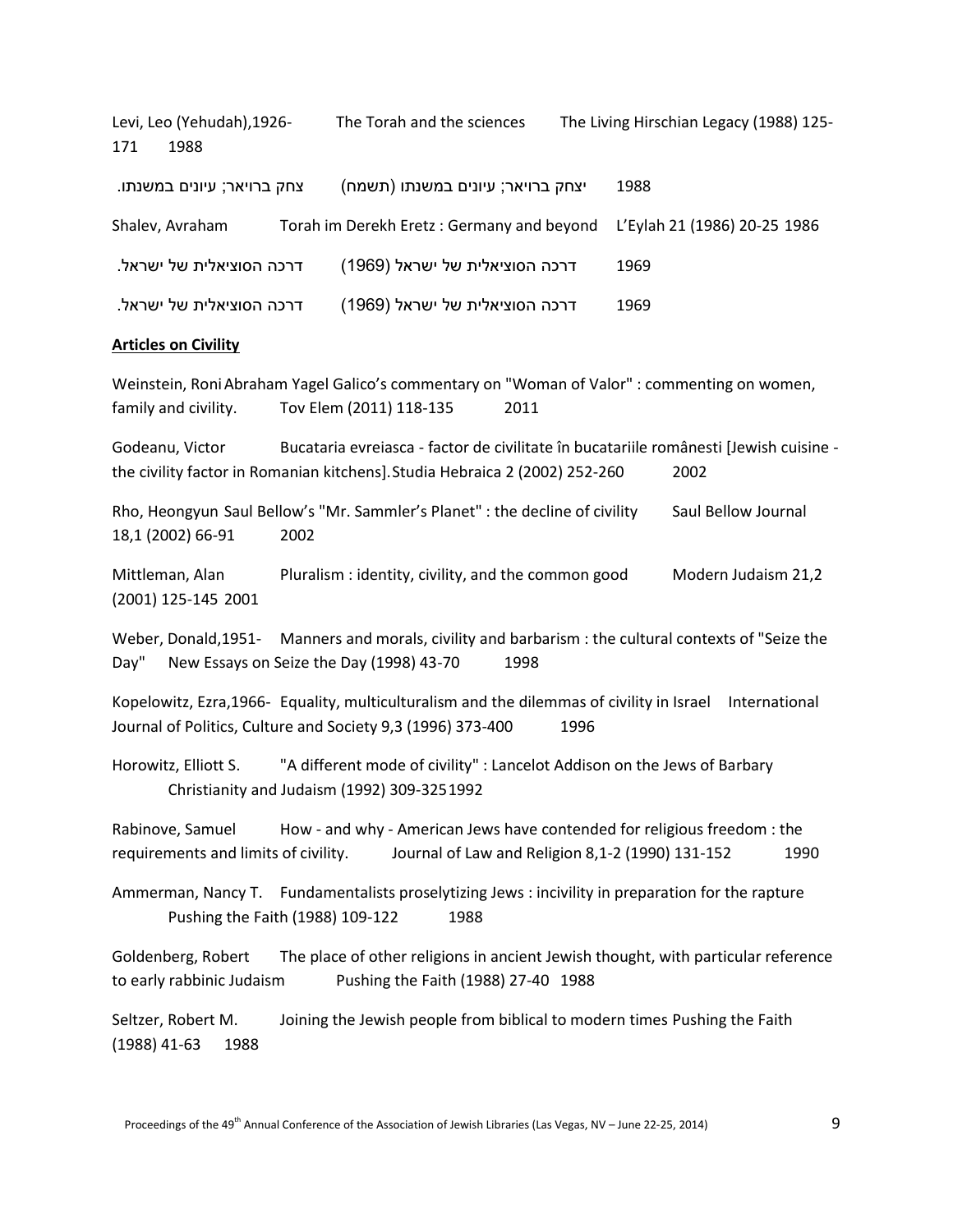Charmé, Stuart L. "A ticket to ride" : bourgeois civility, Jewish marginality, and existential authenticity in the lives of Freud and Sartre Review of Existential Psychology and Psychiatry 19,2-3 (1984-1985) 143-159 1984

"Marshall Sklare's 'Conservative Judaism'". American Jewish History 74,2 (1984) 1984

Eisenstadt, Shemuel Noah,1923- Civility in Israel : beyond the shtetl Forum on the Jewish People, Zionism and Israel 38 (1980) 17-30 1980

Wyschogrod, Edith The ordeal of the Jews : civil or uncivil? A review-essay [on J.M. Cuddihy, The ordeal of civility: Freud, Marx, Levi-Strauss and the Jewish struggle with modernity, 1974]. Journal of the American Academy of Religion 43 (1975) 773-778 1975

### **Hebrew Articles on Slander and Libel**

| 2013                                                                                                                                   | פרטיות באינטרנט בפריזמה הלכתית.   אהרוני-גולדברג, שרון<br>טקסט מלא                    |  |                                                 | הפרקליט נב,1 (תשעג) 151-234                                                                |                           |
|----------------------------------------------------------------------------------------------------------------------------------------|---------------------------------------------------------------------------------------|--|-------------------------------------------------|--------------------------------------------------------------------------------------------|---------------------------|
| אפשטין, יעקב,1959-1880<br>2013                                                                                                         |                                                                                       |  | לשון הרע על נבחרי ציבור בעיתונים.               |                                                                                            | 51-59 (תשעד) המעין נד,א   |
| בראלי, מאיר,2004-1922<br>2013                                                                                                          |                                                                                       |  | פרסום לשון הרע על נבחרי ציבור.                  |                                                                                            | תחומין לג (תשעג) 136-150  |
| רובין, נגה<br>2013                                                                                                                     | לשון הרע הורגת שלושה.                                                                 |  |                                                 | אנציקלופדיה של הסיפור היהודי ג (תשעג) 237-261                                              |                           |
|                                                                                                                                        |                                                                                       |  |                                                 | אב בדעת (תשעג) 535-552       משקלה של הכוונה בפרסום לשון הרע.     וינרוט, אברהם            | 2012                      |
| הלכות רכילות : קריאה ביקורתית חדשה בשיטת ר' ישראל מאיר הכהן מראדין בספרו "חפץ<br>פכטר, עידו<br>אקדמות כו (תשעא) 141-155 חיים".<br>2011 |                                                                                       |  |                                                 |                                                                                            |                           |
| גדרון, תמר<br>2010                                                                                                                     |                                                                                       |  | מפת תיירות הדיבה העולמית ודיני לשון הרע בישראל. |                                                                                            | המשפט טו,2 (2010) 385-469 |
| אמתי, איתיאל                                                                                                                           | המעין מט,ג (תשסט) 21-24 - אבק לשון הרע בשיטת הרמב"ם.                                  |  |                                                 | 2009                                                                                       |                           |
| לשון הרע, סטריאוטיפים ותיאוריות של שכנוע : על הפסיכולוגיה המודרנית וספרות המוסר.<br>שי, אליהו<br>2009 היכלי הנפש (תשסט) 211-228        |                                                                                       |  |                                                 |                                                                                            |                           |
|                                                                                                                                        | הרמב"ם על נגע הצרעת - מ"לשון הרע" ועד ל"כופר בעיקר".<br>2008 מהפכנות ב (תשסט) 375-394 |  |                                                 |                                                                                            | הרמב"ם; שמרנות, מקוריות,  |
| 2008                                                                                                                                   |                                                                                       |  |                                                 | הספר - יובל ה-70 למוסד הרב קוק ב (תשסח) 462-469 – מדרש לשון הרע : מן הגניזה. שבט, ארי יצחק |                           |
|                                                                                                                                        |                                                                                       |  |                                                 |                                                                                            |                           |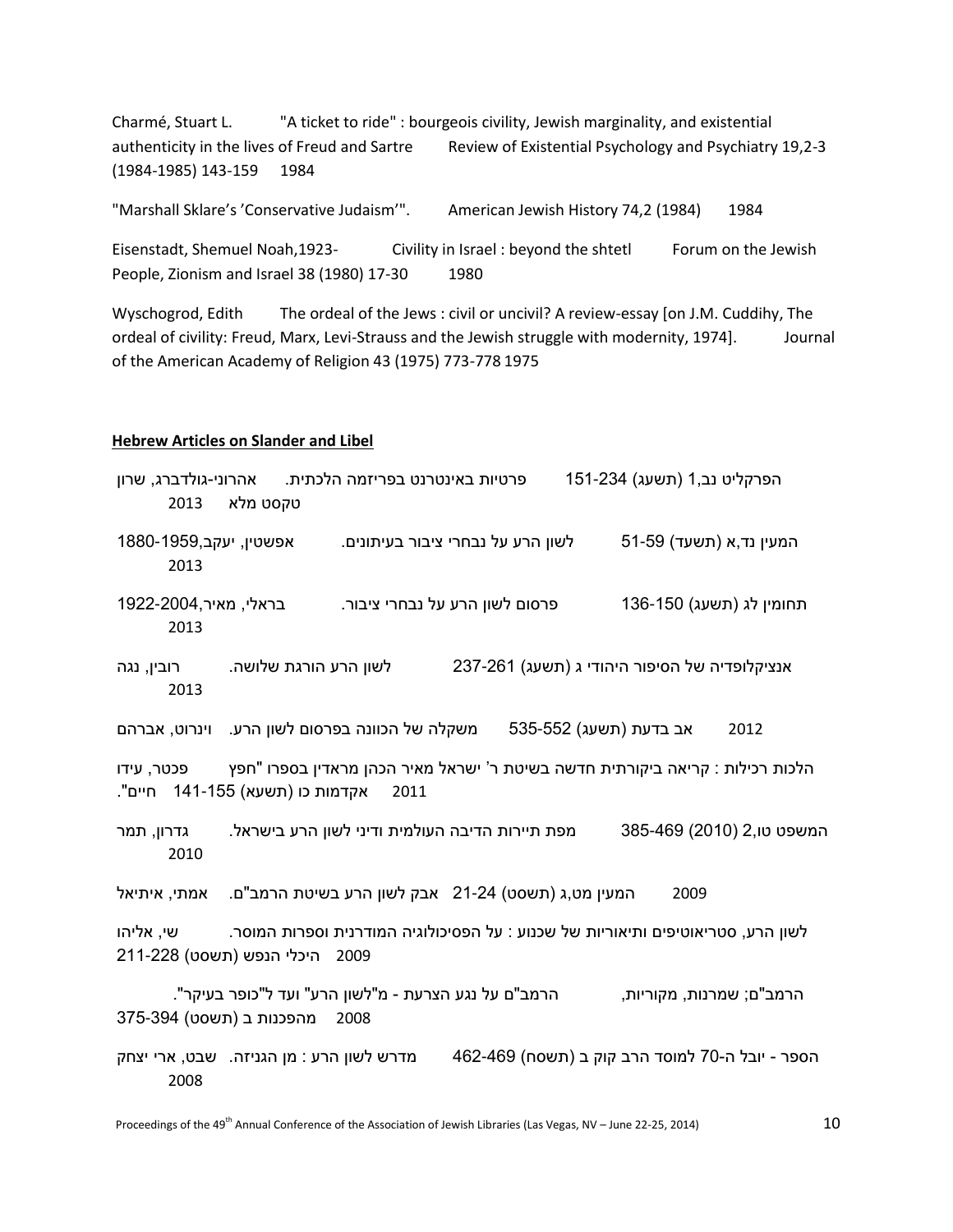-1957 תחומין כז (תשסז) 178-168 בין איש ואשתו - דיני לשון הרע. שרלו, יובל,1957

"מות וחיים ביד לשון" : האלימות המילולית ולשון הרע וביטוייהן הציוריים במקרא ובספרות דן, דורון 2006 מסד 4 )תשסו( 47-60 חז"ל.

שמעתין 162 (תשסה-תשסו) 166-176 לחץ של מורה על תלמיד גם כשיש לשון הרע? נריה, יצחק 2005

הוגים בפרשה פרשות תזריע ומצורע : שמירת הלשון - בין הלכה למוסר בכתבי ה"חפץ חיים" 325-336 (2005) 2005

מים מדליו 15 (תשסד) 157-168 – הלכה ותקשורת המונים : עיון בהלכות לשון הרע. – הנמן, אביגדור (דורי) 2004

2004 עלון שבות 164 )תשסה( 77-93 אסיפות מורים בראי ההלכה פרץ, שמעון-1978,

2003 הגנה על חופש הביטוי במשטר דמוקרטי (תשסג) 179-233  $\,$ לשון הרע  $\,$ גנאים, חאלד,1966-

ספר שמגר א (תשסג) חופש הביטוי אל מול הזכות לשם הטוב (איזונים והגנות) לוין, דב, משפטן 47-90 2003

נתיבי "דבתם רעה" : על המאבק הנמשך לכבודו של הזולת ולשמו הטוב רובינשטיין, אליקים-1947, 2003 ממשל ומשפט (תשסג*)* 336-345

עלי משפט ב, 1-2 (תשסב) 254-205 – הפיצויים בדיני לשון הרע : השם והשמן.  $\qquad \qquad$  קרניאל, יובל,1963-2002

2001 צהר ה )תשסא( 37-61; ו: 41-59 לשון הרע במערכת ציבורית דמוקרטית אריאל, עזריאל

חמדעת ג (תשסא) 32-77 איסורי לשון הרע לפי ה"חפץ-חיים" ולפי החוק הישראלי. דדון, מרדכי 2001

"לשון הרע - עבירה" ומשמעות הדרישה "בכוונה לפגוע" - מחשבה שנייה )ע"פ 89- פלר, שניאור זלמן 1998 משפטים כג, 1-3 )תשנד( 515-526 506(

בלשנות "לשון צנועה - נפש צנועה" : דפוסי תקשורת מילוליים בקרב בנות ונשים חרדיות אורין, שלומית 1997 עברית 41-42 (תשנז) 7-19

שמעתין 122-122 (תשנה) 113-103; 124-123 דעת חז"ל על הצרעת כעונש על לשון הרע  $\;$ גרוזמן, מאיר  $\;$ 1995 (תשנו) 1995

טללי אורות ו (תשנה) 164-188 עיתונים וחדשות - מצוה או איסור. שבט, ארי יצחק  $1995$  משפט וממשל ב, 1 )תשנד( 235-255 לשון הרע במבחן הבריות אלמוג, שולמית ספר השנה של העיתונאים )תשנד( 97-102 חופש הביטוי בסוגיות ציבוריות וינרוט, אברהם 993 רכילות )1993( 67-77 פרסום דברי רכילות מול הזכות לפרטיות במשפט הישראלי אלמוג, שולמית